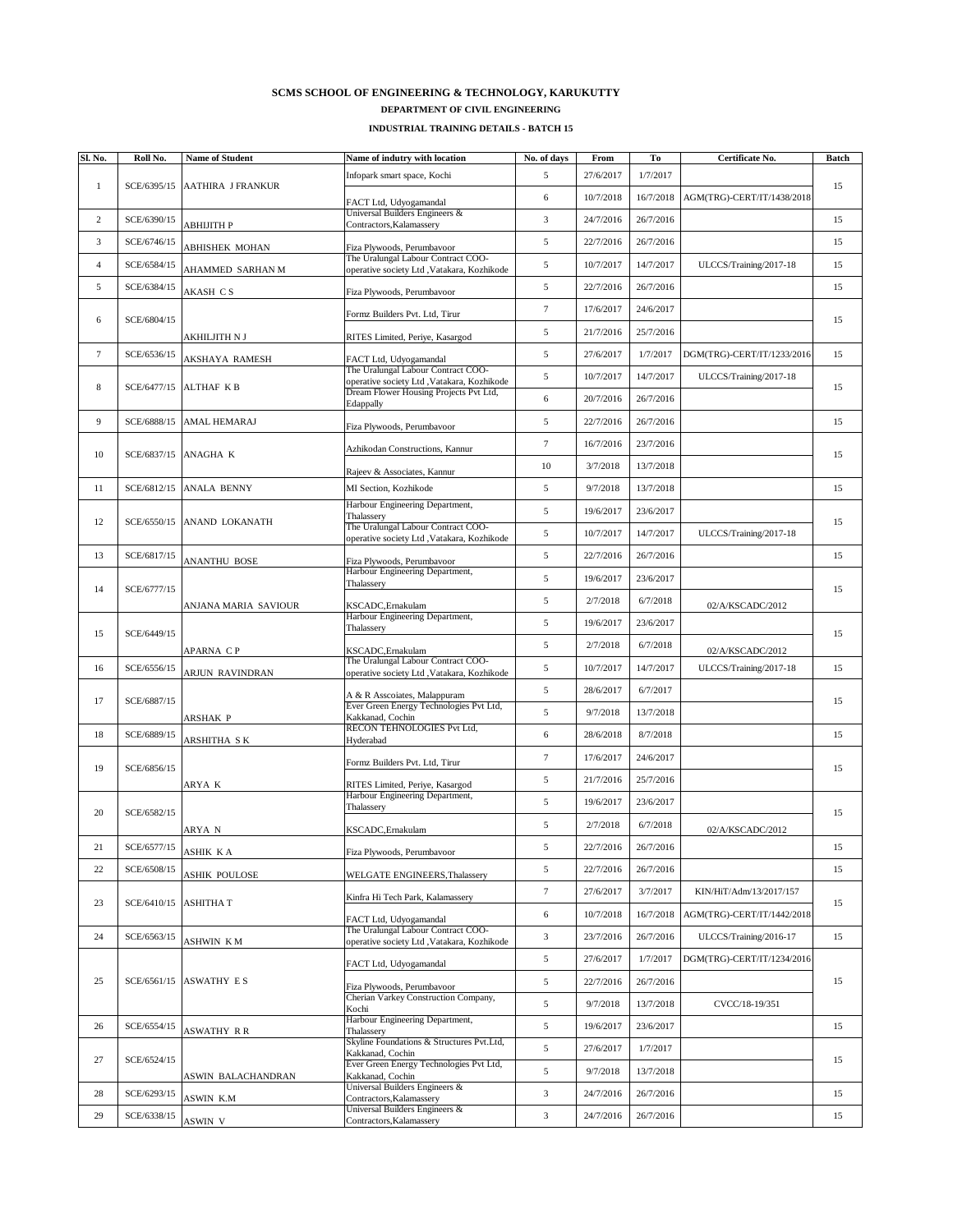| 30 | SCE/6571/15                    | <b>ATHIRAK</b>                                | Formz Builders Pvt. Ltd, Tirur                                                  | $\overline{7}$  | 17/6/2017 | 24/6/2017      |                                        | 15 |
|----|--------------------------------|-----------------------------------------------|---------------------------------------------------------------------------------|-----------------|-----------|----------------|----------------------------------------|----|
|    |                                | SCE/6548/15 AYSHA V A                         | Kinfra Hi Tech Park, Kalamassery                                                | $7\phantom{.0}$ | 27/6/2017 | 3/7/2017       | KIN/HiT/Adm/13/2017/161                | 15 |
| 31 |                                |                                               | FACT Ltd, Udyogamandal                                                          | 6               | 10/7/2018 | 16/7/2018      | AGM(TRG)-CERT/IT/1441/2018             |    |
|    |                                | SCE/6845/15 DAHLIA THERESA NJ                 | Kinfra Hi Tech Park, Kalamassery                                                | 7               | 27/6/2017 | 3/7/2017       | KIN/HiT/Adm/13/2017/159                |    |
| 32 |                                |                                               | FACT Ltd, Udyogamandal                                                          | 6               | 10/7/2018 | 16/7/2018      | AGM(TRG)-CERT/IT/1440/2018             | 15 |
|    |                                |                                               | FACT Ltd, Udyogamandal                                                          | 5               | 27/6/2017 | 1/7/2017       | DGM(TRG)-CERT/IT/1235/2016             |    |
| 33 | SCE/6396/15  DEEPTHI KURIAN    | Cherian Varkey Construction Company,<br>Kochi | 5                                                                               | 9/7/2018        | 13/7/2018 | CVCC/18-19/352 | 15                                     |    |
| 34 | SCE/6453/15                    | DEVASSY PAULY                                 | NITHIN MICHELLE BUILDERS AND<br>DEVELOPERS PVT. LTD, Thrissur                   | 5               | 19/6/2017 | 24/6/2017      |                                        | 15 |
| 35 | SCE/6528/15                    | <b>DEVIKA S</b>                               | FACT-RCF BUILDING PRODUCTS Ltd.,<br>Kochi                                       | 6               | 22/6/2017 | 27/6/2017      |                                        | 15 |
| 36 | SCE/6541/15                    | DORIS DAVIS                                   | FACT- RCF BUILDING PRODUCTS Ltd.,                                               | 6               | 22/6/2017 | 27/6/2017      |                                        | 15 |
| 37 | SCE/6873/15                    |                                               | Kochi<br>Skyline Foundations & Structures Pvt.Ltd,                              | 5               | 10/7/2017 | 14/7/2017      |                                        | 15 |
| 38 | SCE/6381/15                    | <b>FAMITHA SHAMSUDHEEN</b>                    | Kakkanad, Cochin                                                                | 5               | 22/7/2016 | 26/7/2016      |                                        | 15 |
| 39 | SCE/6529/15                    | <b>GAUTHAM GOPIK</b>                          | Fiza Plywoods, Perumbavoor<br>FACT- RCF BUILDING PRODUCTS Ltd.,                 | 6               | 22/6/2017 | 27/6/2017      |                                        | 15 |
|    |                                | GAYATHRI V MARAR                              | Kochi<br>Skyline Foundations & Structures Pvt.Ltd,                              | 5               | 10/7/2017 | 14/7/2017      |                                        |    |
| 40 |                                | SCE/6392/15 GEETHU BENNYSON                   | Kakkanad, Cochin                                                                | $\overline{4}$  | 14/7/2016 | 18/7/2016      | PHEP/General/107/2009-10/176           | 15 |
|    |                                |                                               | KSEB, Poringalkuthu<br>Infopark smart space, Kochi                              | $\mathfrak{S}$  | 27/6/2017 | 1/7/2017       |                                        |    |
| 41 |                                | SCE/6380/15 GOURINANDINI S                    |                                                                                 |                 | 10/7/2018 |                | 16/7/2018   AGM(TRG)-CERT/IT/1437/2018 | 15 |
|    |                                |                                               | FACT Ltd, Udyogamandal                                                          | 6               |           |                |                                        |    |
| 42 | $SCE/6537/15$ GOWRI P          |                                               | Infopark smart space, Kochi                                                     | 5               | 27/6/2017 | 1/7/2017       |                                        | 15 |
|    |                                |                                               | FACT Ltd, Udyogamandal<br>Skyline Foundations & Structures Pvt.Ltd,             | 6               | 10/7/2018 | 16/7/2018      | AGM(TRG)-CERT/IT/1439/2018             |    |
| 43 |                                | SCE/6389/15 GREETY C MARIA                    | Kakkanad, Cochin                                                                | 5               | 10/7/2017 | 14/7/2017      |                                        | 15 |
|    |                                |                                               | KSEB, Poringalkuthu                                                             | $\overline{4}$  | 14/7/2016 | 18/7/2016      | PHEP/General/107/2009-10/175           |    |
| 44 | SCE/6525/15                    | HILNA SHANU MM                                | KSCADC, Ernakulam                                                               | 5               | 2/7/2018  | 6/7/2018       | 02/A/KSCADC/2012                       | 15 |
| 45 |                                | SCE/6403/15 JACOB PUTHUKKERIL ABRAHAM         | Creative Constructions, Mavelikara<br>Ever Green Energy Technologies Pvt Ltd,   | 5               | 20/7/2016 | 25/7/2016      |                                        | 15 |
|    |                                |                                               | Kakkanad, Cochin<br>Skyline Foundations & Structures Pvt.Ltd,                   | 5               | 9/7/2018  | 13/7/2018      |                                        |    |
| 46 | SCE/6358/15                    | <b>JASEENA TM</b>                             | Kakkanad, Cochin                                                                | 5               | 10/7/2017 | 14/7/2017      |                                        | 15 |
| 47 | SCE/6406/15 JIYA JOY           |                                               | FACT Ltd, Udyogamandal<br>Cherian Varkey Construction Company,                  | 5               | 27/6/2017 | 1/7/2017       | DGM(TRG)-CERT/IT/1236/2016             | 15 |
|    |                                |                                               | Kochi                                                                           | 5               | 9/7/2018  | 13/7/2018      | CVCC/18-19/353                         |    |
| 48 |                                | SCE/6895/15 FAHMIN FIROZ                      | Fiza Plywoods, Perumbavoor                                                      | 5               | 22/7/2016 | 26/7/2016      |                                        | 15 |
| 49 | SCE/6590/15                    | <b>KRISHNAPRIYA K B</b>                       | Kinfra Hi Tech park, Kalamassery                                                | 7               | 27/6/2017 | 3/7/2017       | KIN/HiT/Adm/13/2017/163                | 15 |
|    |                                |                                               | Cochin Shipyard Ltd, Kochi                                                      | 6               | 16/7/2018 | 21/7/2018      | TRG/030/1258/2018                      |    |
| 50 |                                | SCE/6382/15  MAANAS MATHEN GEORGE             | Muthoot Housing & Infrastructure,<br>Vazhuthacaud, Trivandrum                   | 5               | 21/6/2017 | 25/6/2017      |                                        | 15 |
| 51 |                                | SCE/6578/15 MARIYA ROY                        | The Uralungal Labour Contract Co-<br>Operative Society Ltd, Vatakara, Kozhikode | 6               | 12/6/2017 | 17/6/2017      |                                        | 15 |
| 52 |                                | SCE/6553/15  MEERA JOSE                       | Kerala State constructuion corporation Ltd.,<br>Vyttila, Kochi                  | $\overline{7}$  | 4/7/2017  | 12/7/2017      | CC/RME/EST/2016/2751                   | 15 |
|    |                                |                                               | Kerala State constructuion corporation Ltd.,<br>Vyttila, Kochi                  | 5               | 25/6/2018 | 29/6/2018      | CC/RME/EST/2016/3303                   |    |
| 53 | SCE/6544/15                    | <b>MEERA MOHAN</b>                            | <b>ASSET Homes, Kochi</b>                                                       | 6               | 13/7/2017 | 19/7/2017      |                                        | 15 |
|    |                                |                                               | Cochin Shipyard Ltd, Kochi                                                      | 6               | 24/7/2017 | 29/7/2017      | TRG/30/612/2017                        |    |
| 54 |                                | SCE/6572/15 MEGHA K V                         | PWD. Buliding Section, Kodungallur                                              | $\overline{4}$  | 10/7/2018 | 13/07/2018     |                                        | 15 |
| 55 | SCE/6394/15                    | MOHAMMED NIHAL                                | Muthoot Housing & Infrastructure,<br>Vazhuthacaud, Trivandrum                   | 5               | 21/6/2017 | 25/6/2017      |                                        | 15 |
| 56 |                                | SCE/6447/15 MUHAMMAD FAYIZ                    | Daliya Builders & Developers (P) Ltd.,<br>Kozhikode                             | 6               | 24/7/2018 | 30/7/2018      |                                        | 15 |
| 57 | SCE/6570/15                    | NASNA MOHAMED ALI                             | <b>ASSET Homes, Kochi</b>                                                       | 6               | 13/7/2017 | 19/7/2017      |                                        | 15 |
|    |                                | SCE/6405/15 NIKHILA ANN ANIL                  | Shakthi Constructions Engineers &<br>Contractors, Thirunakkara, Kottayam        | 5               | 11/7/2016 | 16/7/2016      |                                        |    |
| 58 |                                |                                               | PWD. Buliding Section, Kottayam                                                 | 5               | 19/6/2017 | 23/6/2017      |                                        | 15 |
|    |                                |                                               | Kerala State constructuion corporation Ltd.,                                    | 5               | 25/6/2018 | 29/6/2018      | CC/RME/EST/2016/3314                   |    |
|    |                                |                                               | Vyttila, Kochi                                                                  | 7               | 27/6/2017 | 3/7/2017       | KIN/HiT/Adm/13/2017/158                |    |
| 59 | $SCE/6549/15$ NIMMY TM         |                                               | Kinfra Hi Tech park, Kalamassery                                                | 6               | 16/7/2018 | 21/7/2018      | TRG/030/1258/2018                      | 15 |
| 60 |                                | SCE/6552/15 NIROSHA SIVAN                     | Cochin Shipyard Ltd, Kochi<br>Steel & Industrial Forgings Ltd., Thrissur        | 5               | 16/7/2018 | 21/7/2018      | SIFL:HRD:03-18/2018                    | 15 |
|    |                                |                                               |                                                                                 | 6               | 21/7/2016 | 26/7/2016      |                                        |    |
| 61 | $\int$ SCE/6803/15 INITHIN V S |                                               | LSGD, Edappal                                                                   |                 |           |                |                                        | 15 |